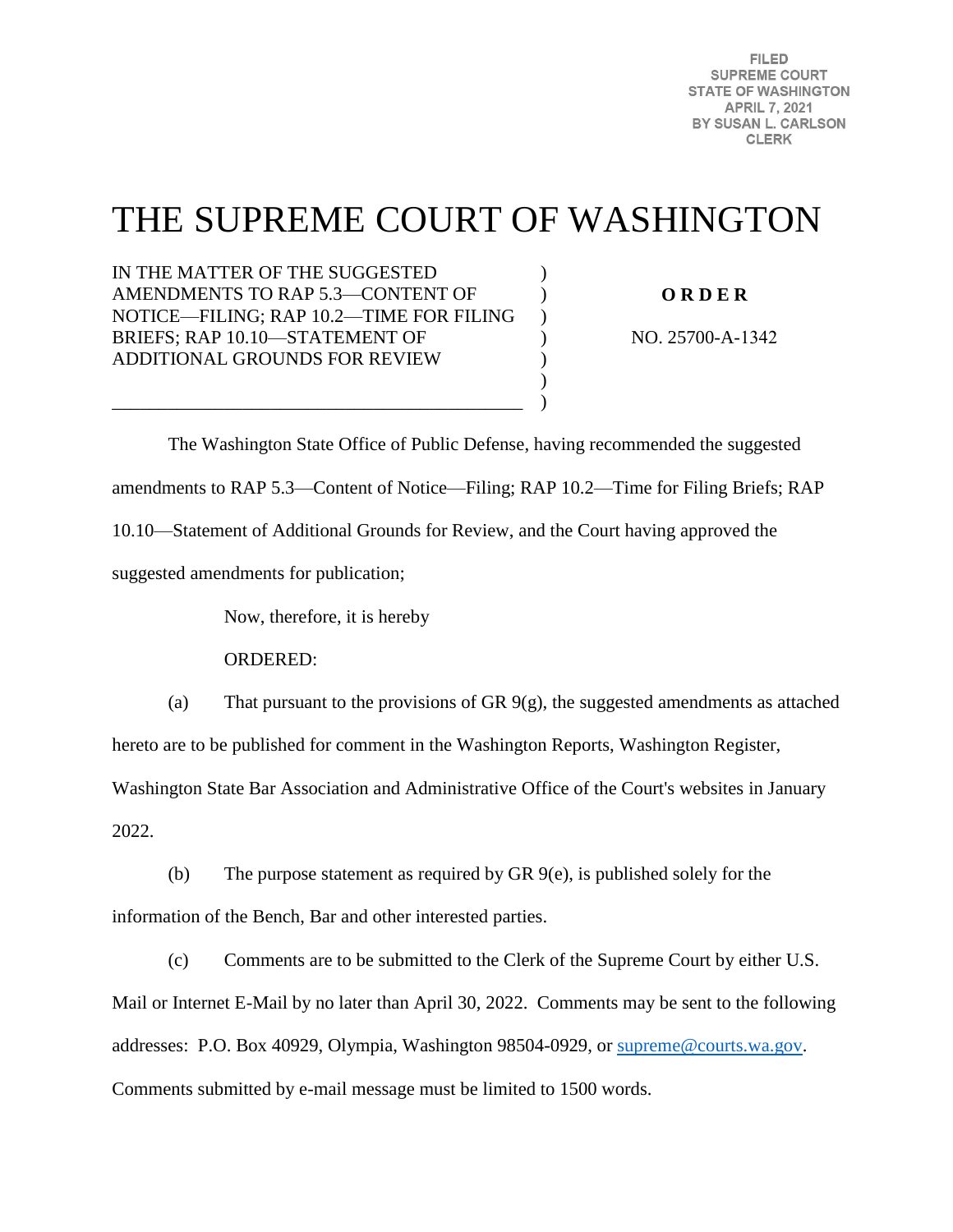Page 2 ORDER IN THE MATTER OF THE SUGGESTED AMENDMENTS TO RAP 5.3—CONTENT OF NOTICE—FILING; RAP 10.2—TIME FOR FILING BRIEFS; RAP 10.10—STATEMENT OF ADDITIONAL GROUNDS FOR REVIEW

DATED at Olympia, Washington this 7th day of April, 2021.

For the Court

Ourralez C.J.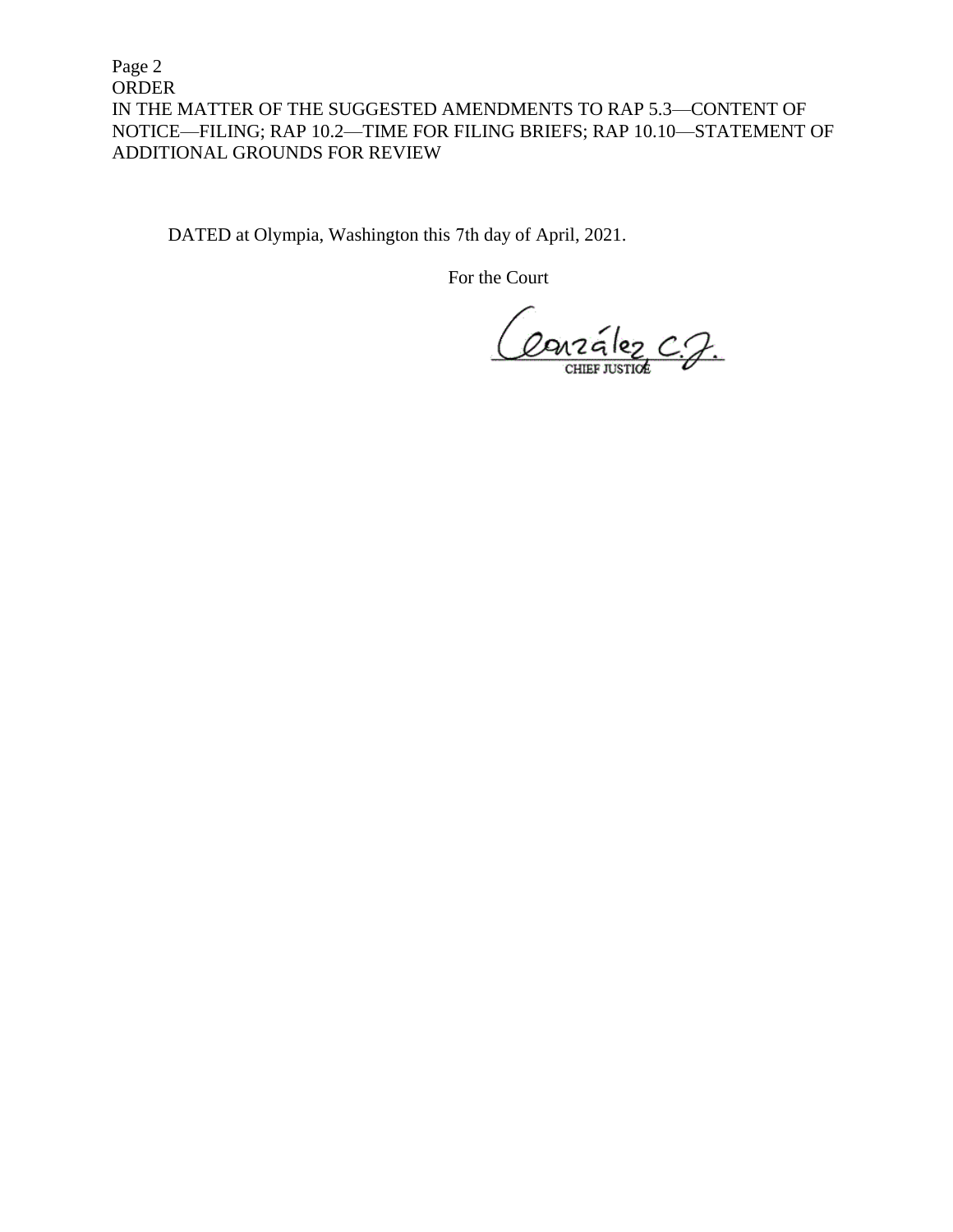## **GR 9 COVER SHEET**

#### **Suggested Amendments Rules of Appellate Procedure**

**RAP 10.2—Time for Filing Briefs RAP 10.10—Statement of Additional Grounds for Review RAP 5.3—Content of Notice—Filing** 

- **A. Proponent:** Washington State Office of Public Defense
- **B. Spokesperson:** Gideon Newmark, Appellate Program Manager
- **C. Purpose:** RAP 10.2(h) requires defense attorneys in criminal appeals to serve their clients with a copy of the appellant's brief and file proof of service in the appellate court. This rule is unnecessary because ethical and contractual rules already require attorneys to provide clients with a copy of critical filings such as briefs. And the rule is an aberration in legal procedure that inserts the appellate courts into the attorney-client relationship and puts the health and safety of clients at risk. While RAP 10.2(h) currently serves a role in the Statement of Additional Grounds (SAG) process by confirming the date that the client was sent the appellant's brief, minor amendments to RAP 10.10(c) could ensure that the SAG process continues to function smoothly. These amendments would also make unnecessary RAP 5.3(c)'s requirement for counsel in criminal cases to keep the Court of Appeals informed of the client's current address.

Ethical and contractual rules already require attorneys to provide clients with copies of critical filings such as the appellant's brief. RPC 1.4 requires attorneys to consult with clients about the means by which the client's objectives are to be accomplished, and to keep the client reasonably informed about the status of the case. There is no plausible reading of this rule that would excuse counsel from providing the client with copies of critical filings such as the appellant's brief. Moreover, indigent defense contracts with the Office of Public Defense, covering the great majority of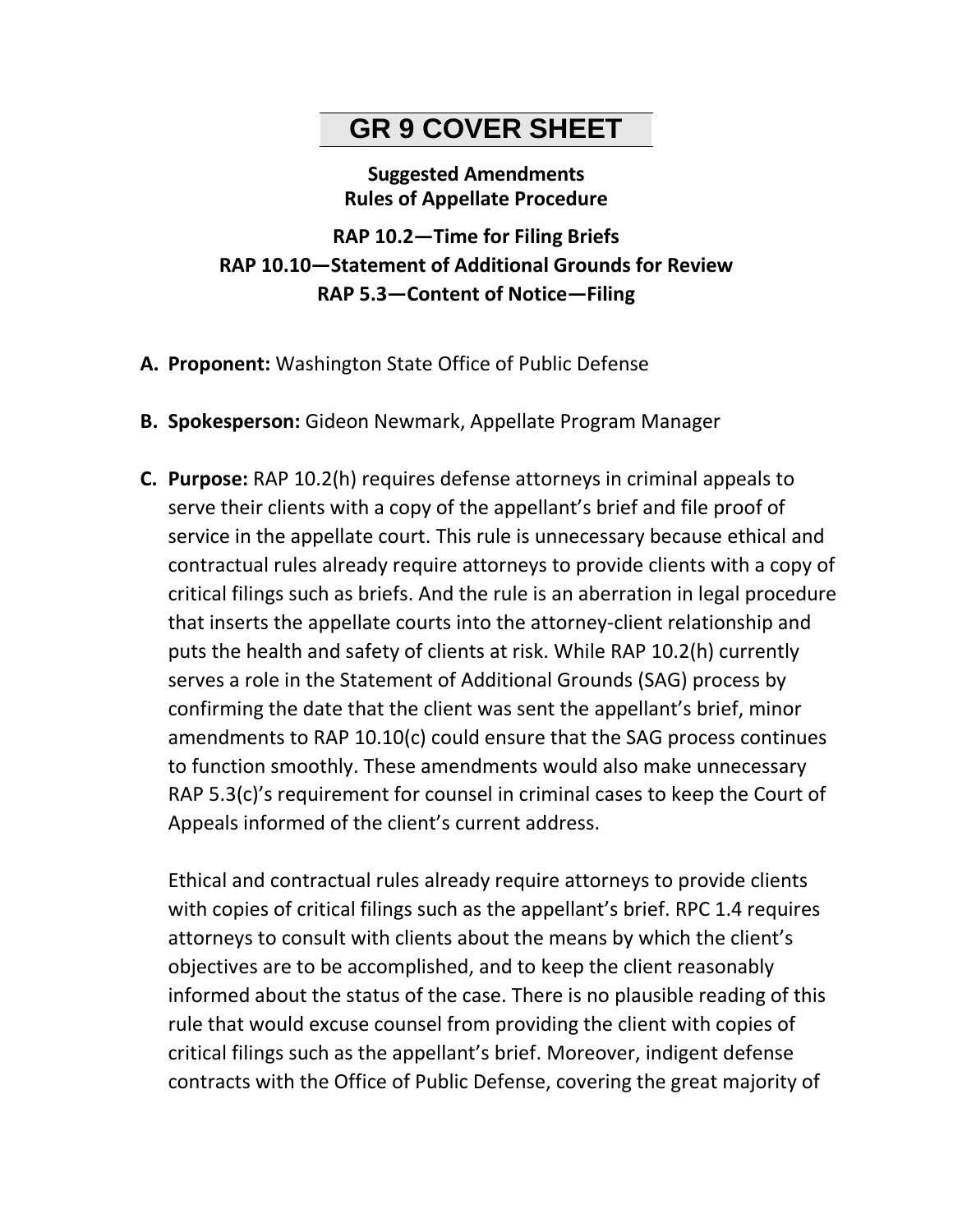criminal appeals, require appointed counsel to provide the client with copies of all briefs. These ethical duties and contractual obligations make it unnecessary for a court rule directing attorneys to formally serve their clients with the appellant's brief.

Not only is RAP 10.2(h)'s service requirement unnecessary, it is a legal aberration insofar as it requires attorneys to serve documents on their own clients. Service is generally reserved for other parties. *See* CR 5 (requiring service of pleadings, motions, discovery, and other documents on other parties). And service of documents other than a complaint is normally accomplished by serving a represented party's attorney, not the client. CR 5(b)(1). There is no need for attorneys to serve their own clients in civil cases, and there is no obvious distinction between criminal and civil cases that justifies the client-service requirement of RAP 10.2(h). Like civil attorneys, criminal attorneys should be trusted to competently and professionally handle the attorney-client relationship without a court rule micromanaging aspects thereof.

Furthermore, RAP 10.2(h) is potentially dangerous to the health and safety of clients. Some criminal clients are convicted of notorious crimes, for which they could be at risk of physical violence in prison. Or they may be subject to a loss of housing or social support if friends or family learn about their convictions. Hence, some clients do wish not to receive the appellant's brief, or any other documents from counsel detailing their convictions, because those documents could be read by cellmates or household members. Clients should be able to decide which documents they wish to receive from counsel; RAP 10.2(h) takes authority away from clients in a way that has the potential to directly threaten their health and safety.

RAP 10.2(h)'s primary purpose seems to be facilitating the SAG process. Per RAP 10.10(d), the SAG deadline may not run until the client has received the appellant's brief, as well as notice from the appellate court of the SAG procedures. By requiring attorneys to serve their clients and provide the court with proof of service, the court is assured that the client has received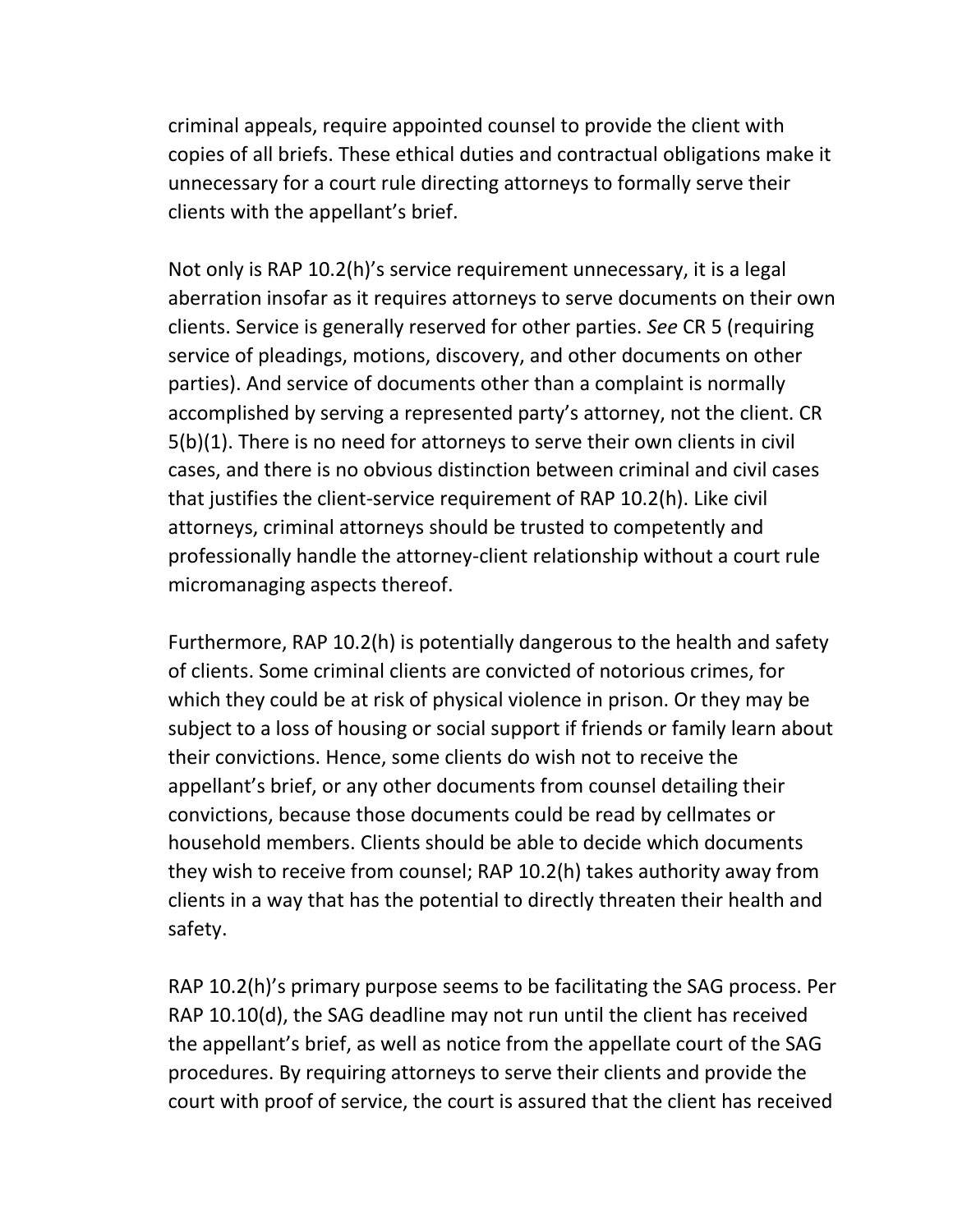the brief and that the SAG deadline may start running. This is the practice in only two of the three Court of Appeals divisions, however.

OPD is informed that, in Division I, the court sends the required SAG notice to counsel, who forwards it to the client along with the appellant's brief. Division I starts the SAG deadline running when notice is mailed to counsel, without requiring proof of service to show when the client received it. Appellate attorneys practicing in Division I report that this process works flawlessly and has done so for years. This process simplifies matters for both attorneys and the courts; the courts have no need to closely track a client's whereabouts to ensure the client receives the SAG notice, and the attorneys have no need to file proof of service when providing the client with the appellant's brief.

The Office of Public Defense therefore suggests that RAP 10.2(h) be amended to eliminate the requirement to serve the client with a copy of the brief, and that RAP 10.10(c) be amended to provide that the appellate court will send notice of SAG procedures to the attorney, who must promptly forward it to the client. With the need for the appellate courts to send the SAG notice directly to clients eliminated, RAP 5.3(c) should also be amended to drop the requirement that appellate counsel in criminal cases keep the courts apprised of the client's current address.

To avoid any prejudice to the client, the proposed amendment to RAP 10.10 adds five days to the SAG deadline. This should allow sufficient time for the attorney to forward the court's notice of SAG procedures without impinging on the client's time to file the SAG. Given that the case's briefing will not be completed for at least 90 days after the appellant's brief is filed, these additional five days should not impact case resolution time.

- **D. Hearing:** A hearing is not requested
- **E. Expedited Consideration:** Expedited consideration is not requested
- **F. Supporting Material:** Suggested rule amendments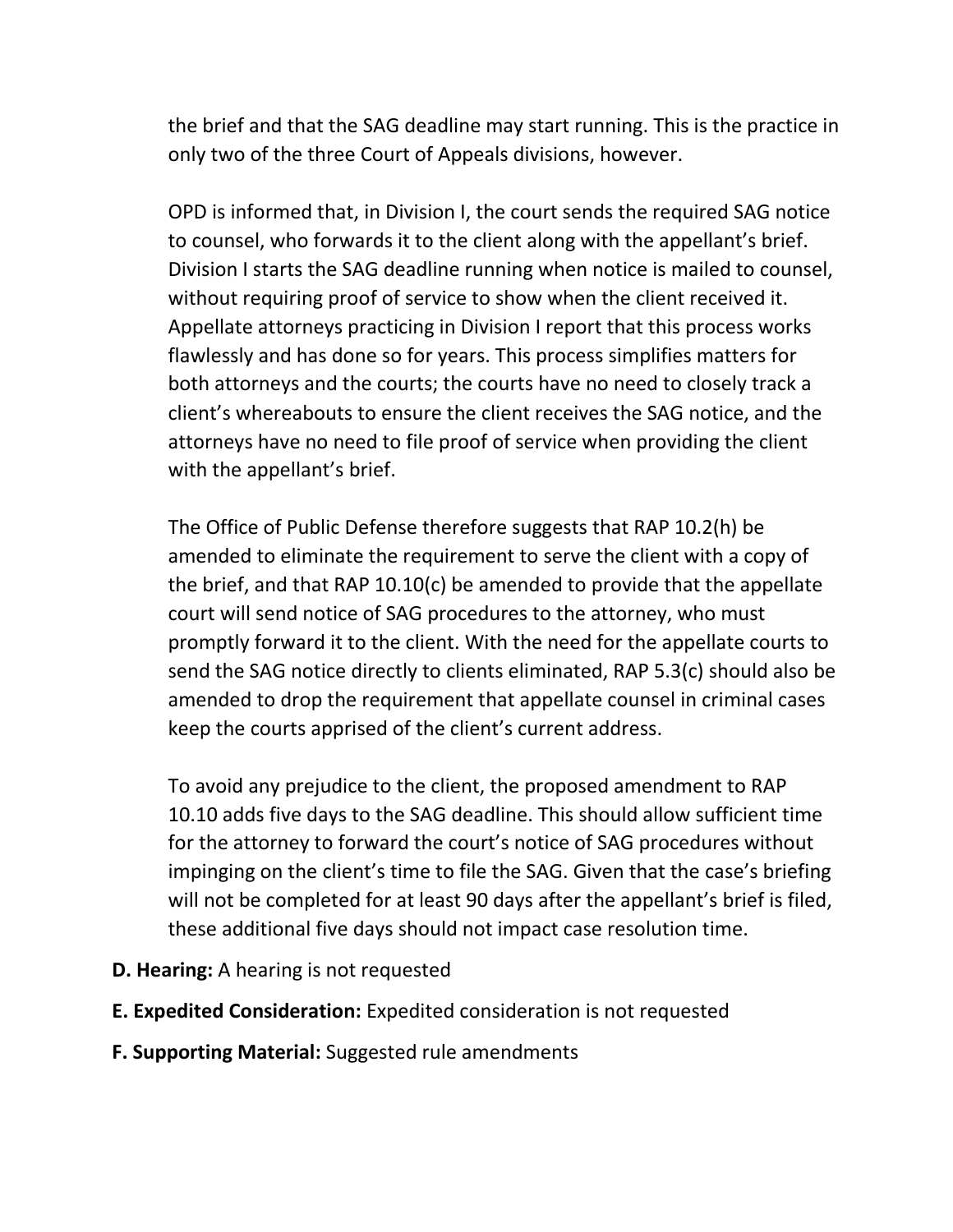### **SUGGESTED AMENDMENT RULES OF APPELLATE PROCEDURE (RAP) RULE 10.2—TIME FOR FILING BRIEFS**

 (a) Brief of Appellant or Petitioner. The brief of an appellant or petitioner should be filed 2 with the appellate court within 45 days after the report of proceedings is filed in the 3 appellate court; or, if the record on review does not include a report of proceedings, within 45 days after the party seeking review has filed the designation of clerk's papers 5 and exhibits in the trial court. (b) Brief of Respondent in Civil Case. The brief of a respondent in a civil case should be filed with the appellate court within 30 days after service of the brief of appellant or petitioner. (c) Brief of Respondent in Criminal Case. The brief of a respondent in a criminal case should 10 be filed with the appellate court within 60 days after service of the brief of appellant or petitioner. (d) Reply Brief. A reply brief of an appellant or petitioner should be filed with the appellate 13 court within 30 days after service of the brief of respondent unless the court orders otherwise. (e) [Reserved; see rule 10.10] (f) Brief of Amicus Curiae. Unless the court sets a different date, or allows a later date upon a showing of particular justification, a brief of amicus curiae should be filed as follows. (1) Supreme Court. A brief of amicus curiae should be received by the court and 19 counsel of record for the parties and any other amicus curiae not later than 45 days before oral argument or consideration of the merits.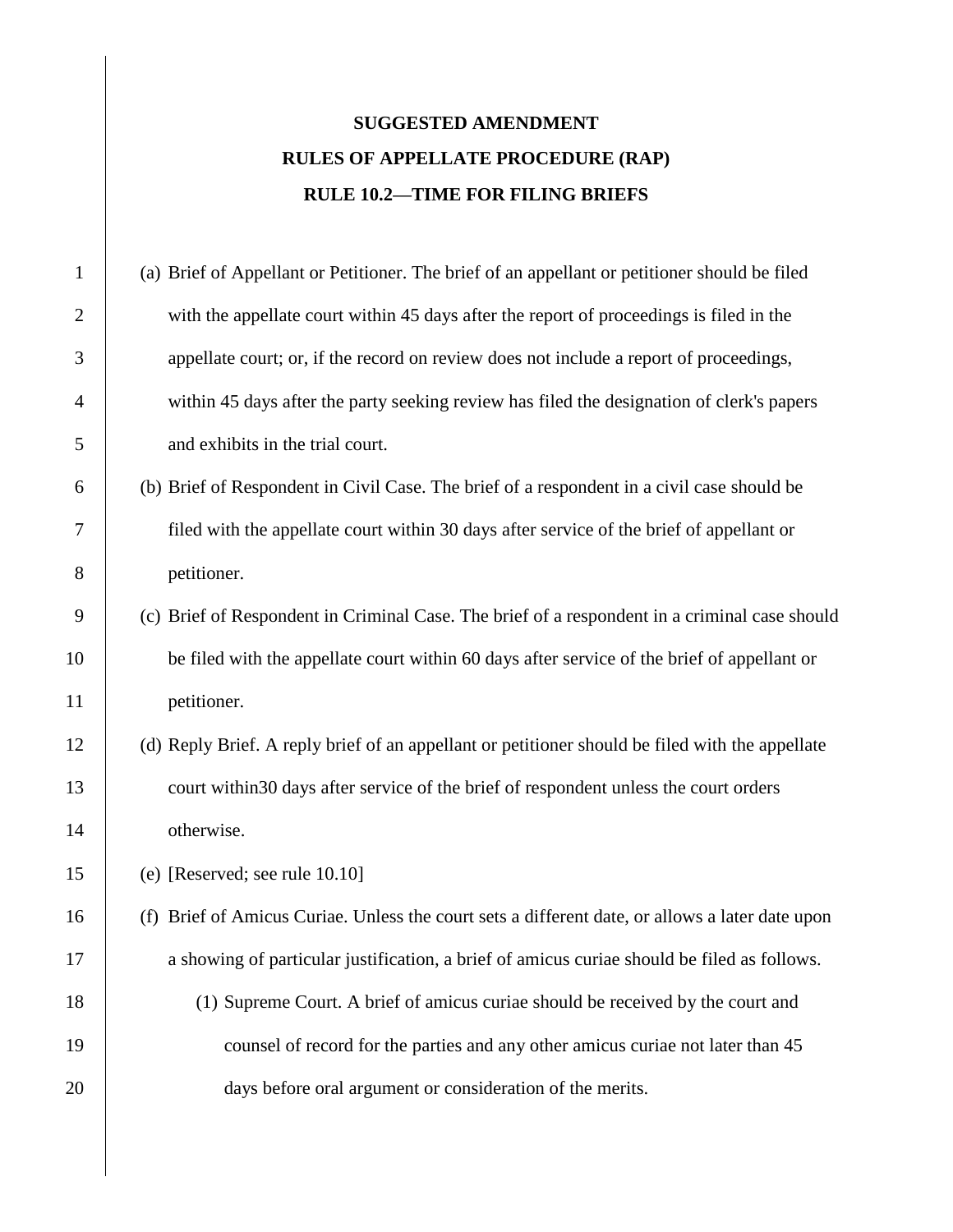| $\mathbf{1}$   | (2) Court of Appeals. A brief of amicus curiae should be received by the court and           |
|----------------|----------------------------------------------------------------------------------------------|
| $\overline{2}$ | counsel of record for the parties and any other amicus curiae not later than 45              |
| 3              | days after the filing of the last brief of respondent permitted under rule 10.2(b) or        |
| 4              | $10.2(c)$ .                                                                                  |
| 5              | (g) Answer to Brief of Amicus Curiae. A brief in answer to the brief of amicus curiae may be |
| 6              | filed with the appellate court not later than the date fixed by the appellate court.         |
| 7              | (h) Service of Briefs. At the time a party files a brief, the party should serve one copy on |
| 8              | every other party and on any amicus curiae, and file proof of service with the appellate     |
| 9              | court. In a criminal case in which the defendant is the appellant, appellant's counsel       |
| 10             | should serve the appellant's brief on appellant and file proof of service with the appellate |
| 11             | court. Service and proof of service should be made in accordance with rules 18.5             |
| 12             | and 18.6.                                                                                    |
| 13             | (i) Sanctions for Late Filing and Service. The appellate court will ordinarily impose        |
| 14             | sanctions under rule 18.9 for failure to timely file and serve a brief.                      |
| 15             |                                                                                              |
| 16             |                                                                                              |
|                |                                                                                              |
| 17             |                                                                                              |
| 18             |                                                                                              |
| 19             |                                                                                              |
|                |                                                                                              |
| 20             |                                                                                              |
| 21             |                                                                                              |
|                |                                                                                              |

 $\overline{\phantom{a}}$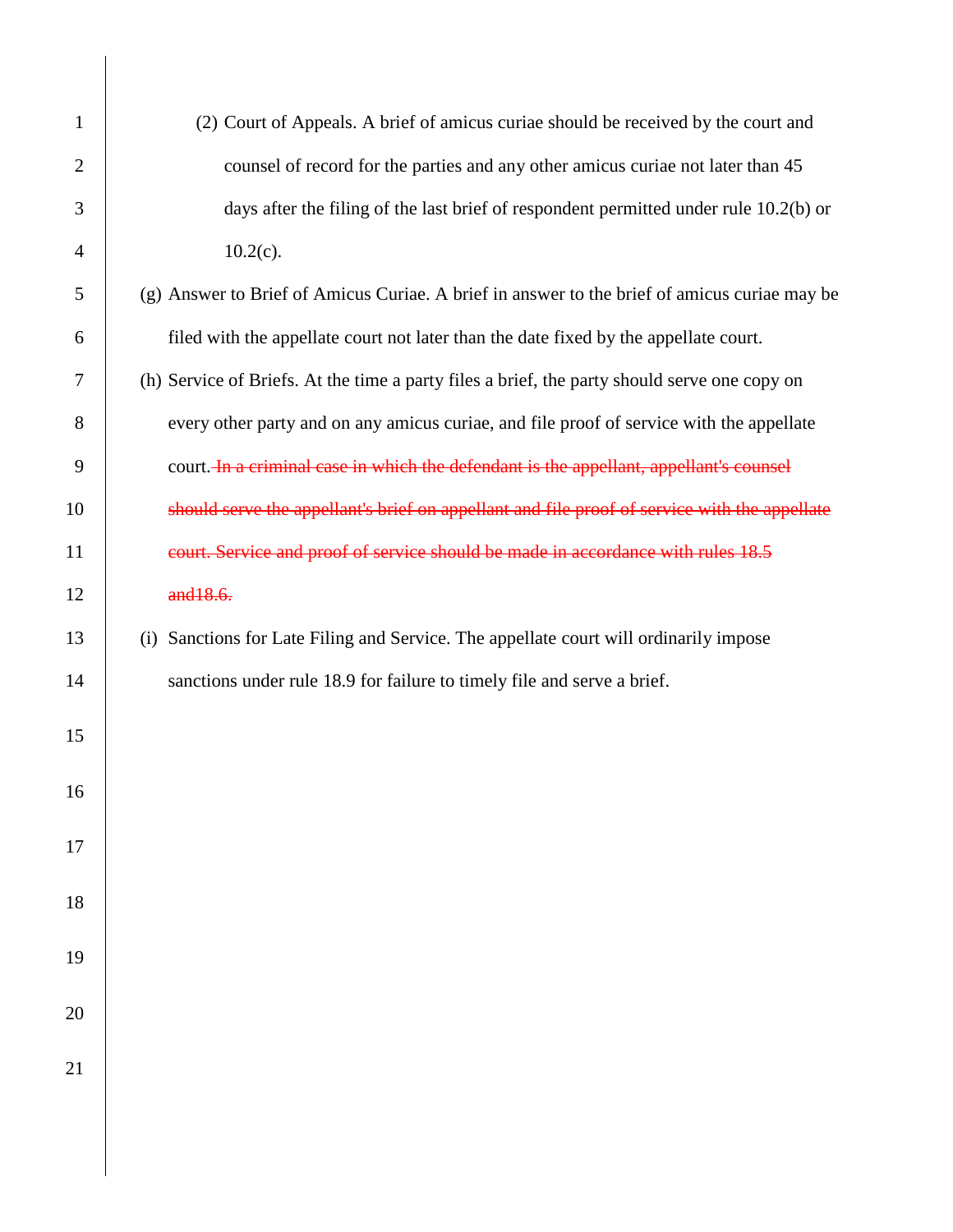### **SUGGESTED AMENDMENT RULES OF APPELLATE PROCEDURE (RAP) RULE 10.10—STATEMENT OF ADDITIONAL GROUNDS FOR REVIEW**

 (a) Statement Permitted. In a criminal case on direct appeal, the defendant may file a pro se 2 statement of additional grounds for review to identify and discuss those matters related to the decision under review that the defendant believes have not been adequately addressed by the brief filed by the defendant's counsel.

5 (b) Length and Legibility. The statement, which shall be limited to no more than 50 pages, 6 may be submitted in handwriting so long as it is legible and can be reproduced by the 7 clerk.

8 (c) Citations; Identification of Errors. Reference to the record and citation to authorities are 9 not necessary or required, but the appellate court will not consider a defendant's 10 statement of additional grounds for review if it does not inform the court of the nature 11 and occurrence of alleged errors. Except as required in cases in which counsel files a 12 motion to withdraw as set forth in RAP  $18.3(a)(2)$ , the appellate court is not obligated to 13 search the record in support of claims made in a defendant's statement of additional 14 grounds for review. Only documents that are contained in the record on review should be 15 attached or referred to in the statement.

16 (d) Time for Filing. The statement of additional grounds for review should be filed within 17 350 days after service upon the defendant of the brief prepared by defendant's counsel 18 **and the mailing of a notice from the clerk of the appellate court advising the defendant of** 19 the substance of this rule. If the defendant is represented by counsel, the clerk will mail 20 the notice to the defendant's counsel, who should promptly forward the notice to the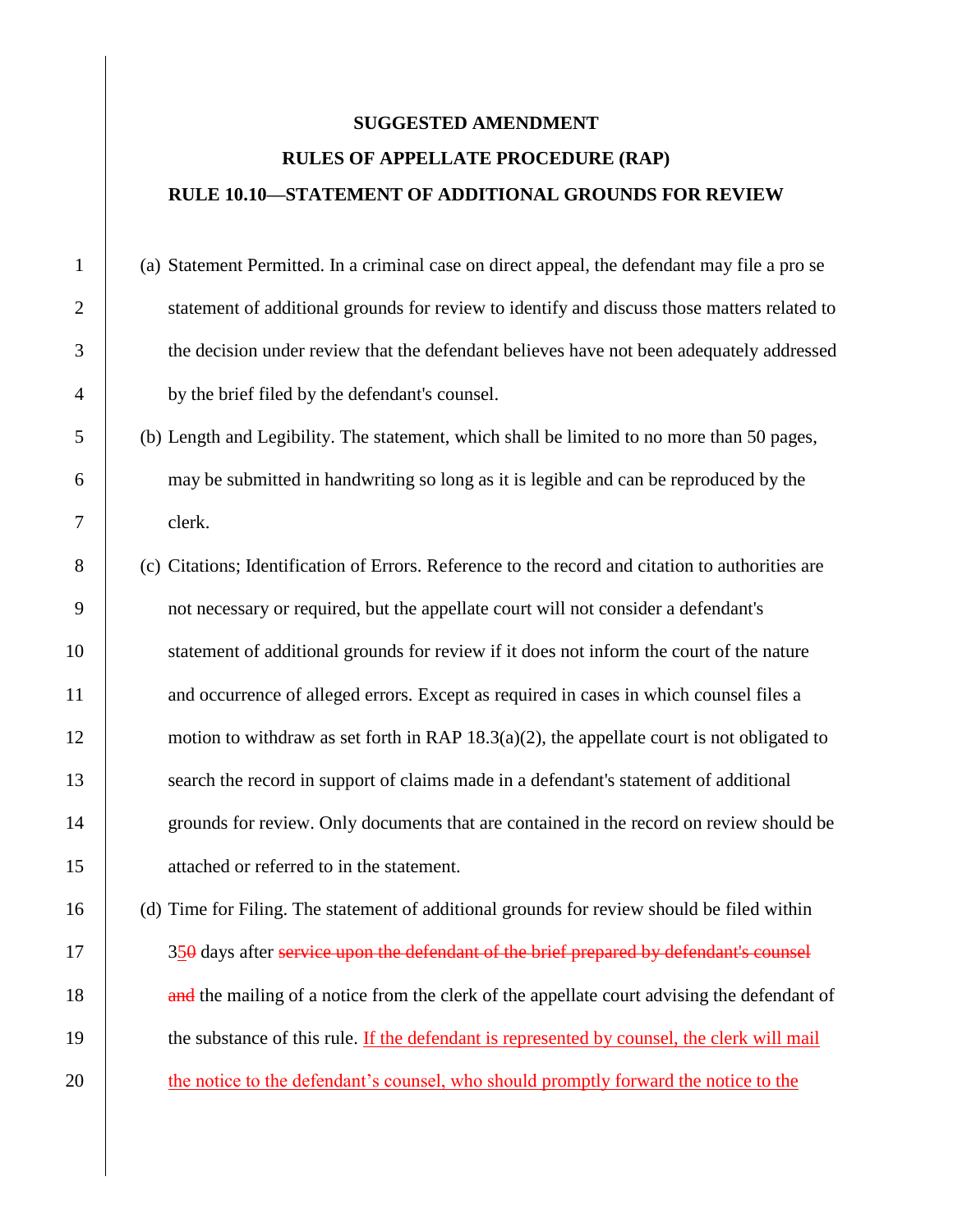| $\mathbf{1}$   | defendant with a copy of the opening brief. The clerk will advise all parties if the               |
|----------------|----------------------------------------------------------------------------------------------------|
| $\overline{2}$ | defendant files a statement of additional grounds for review.                                      |
| 3              | (e) Report of Proceedings. If within 30 days after service of the brief prepared by defendant's    |
| 4              | eounselthe mailing of the notice referenced in subsection (d) above, defendant requests a          |
| 5              | copy of the verbatim report of proceedings from defendant's counsel, counsel should                |
| 6              | promptly mail serve a copy of the verbatim report of proceedings on to the defendant and           |
| 7              | should file in the appellate court proof of such services certificate of mailing, which need       |
| 8              | not state the address the report of proceedings was mailed to. The pro se statement of             |
| 9              | additional grounds for review should then be filed within $35\theta$ days after the certificate of |
| 10             | mailing is filed after service of the verbatim report of proceedings. The cost for                 |
| 11             | producing and mailing the verbatim report of proceedings for an indigent defendant will            |
| 12             | be reimbursed to counsel from the Office of Public Defense in accordance with Title 15             |
| 13             | of these rules.                                                                                    |
| 14             | (f) Additional Briefing. The appellate court may, in the exercise of its discretion, request       |
| 15             | additional briefing from counsel to address issues raised in the defendant's pro se                |
| 16             | statement.                                                                                         |
| 17             |                                                                                                    |
| 18             |                                                                                                    |
| 19             |                                                                                                    |
| $20\,$         |                                                                                                    |
| 21             |                                                                                                    |
|                |                                                                                                    |
| 22             |                                                                                                    |
| 23             |                                                                                                    |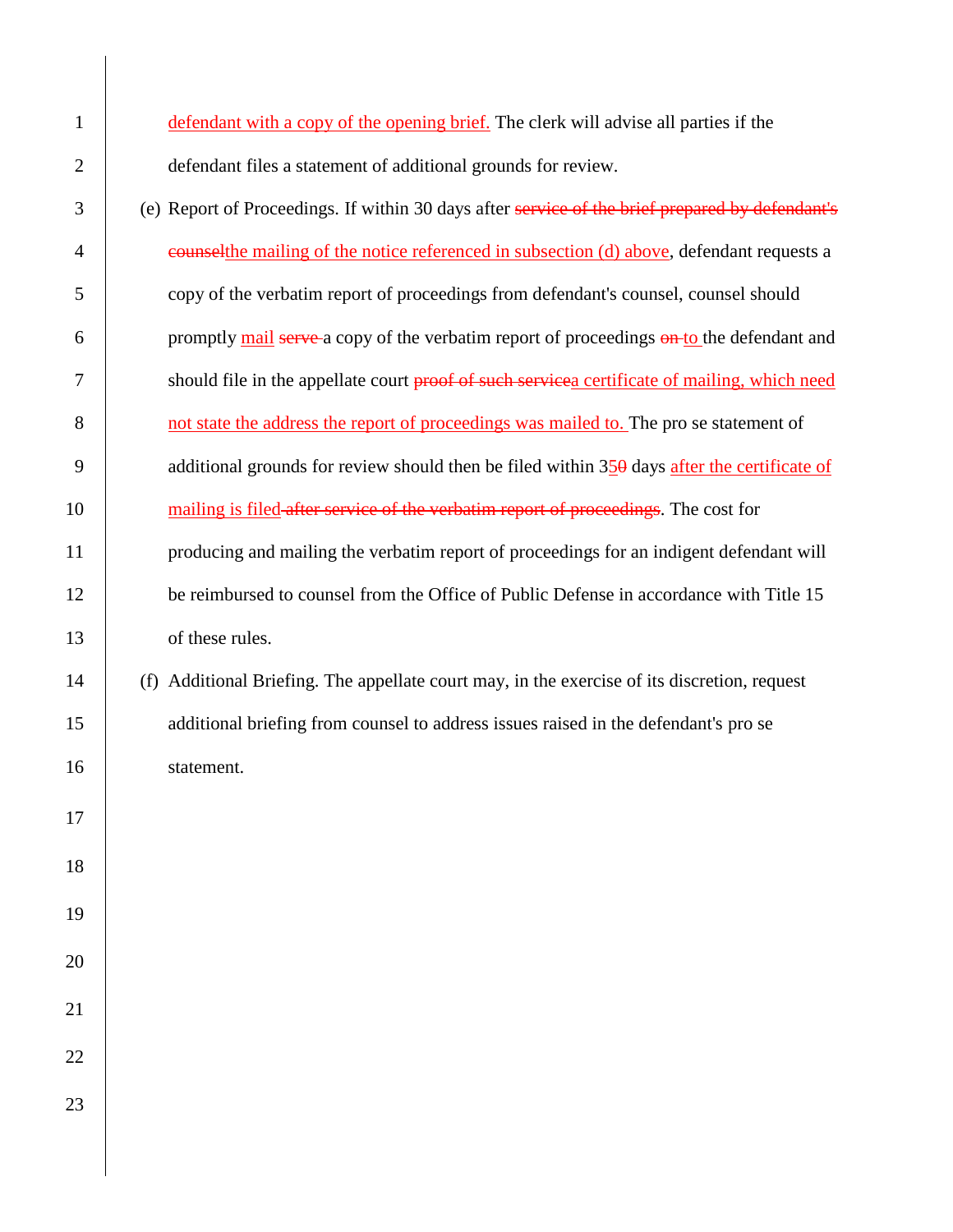### **SUGGESTED AMENDMENT RULES OF APPELLATE PROCEDURE (RAP) RULE 5.3—CONTENT OF NOTICE—FILING**

2 (a) Content of Notice of Appeal. A notice of appeal must (1) be titled a notice of appeal, (2) specify the party or parties seeking the review, (3) designate the decision or part of decision which the party wants reviewed, and (4) name the appellate court to which the review is taken.

6 The party filing the notice of appeal should attach to the notice of appeal a copy of the 7 signed order or judgment from which the appeal is made, and, in a criminal case in which 8 two or more defendants were joined for trial by order of the trial court, provide the names 9 and superior court cause numbers of all codefendants. In a criminal case where the 10 defendant is not represented by counsel at trial, the trial court clerk shall attach a copy of 11 the judgment and sentence, the order of indigency, if applicable, and any service 12 documents with the notice as provided in rule 5.3(j).

13 (b) Content of Notice for Discretionary Review. A notice for discretionary review must 14 comply in content and form with the requirements for a notice of appeal, except that it 15 should be titled a notice for discretionary review.

16 A party seeking discretionary review of a decision of a court of limited jurisdiction 17 should include the name of the district or municipal court and the cause number for 18 which review is sought.

19 (c) Identification of Parties, Counsel, and Address of Defendant in Criminal Case. The party 20 seeking review should include on the notice of appeal the name and address of the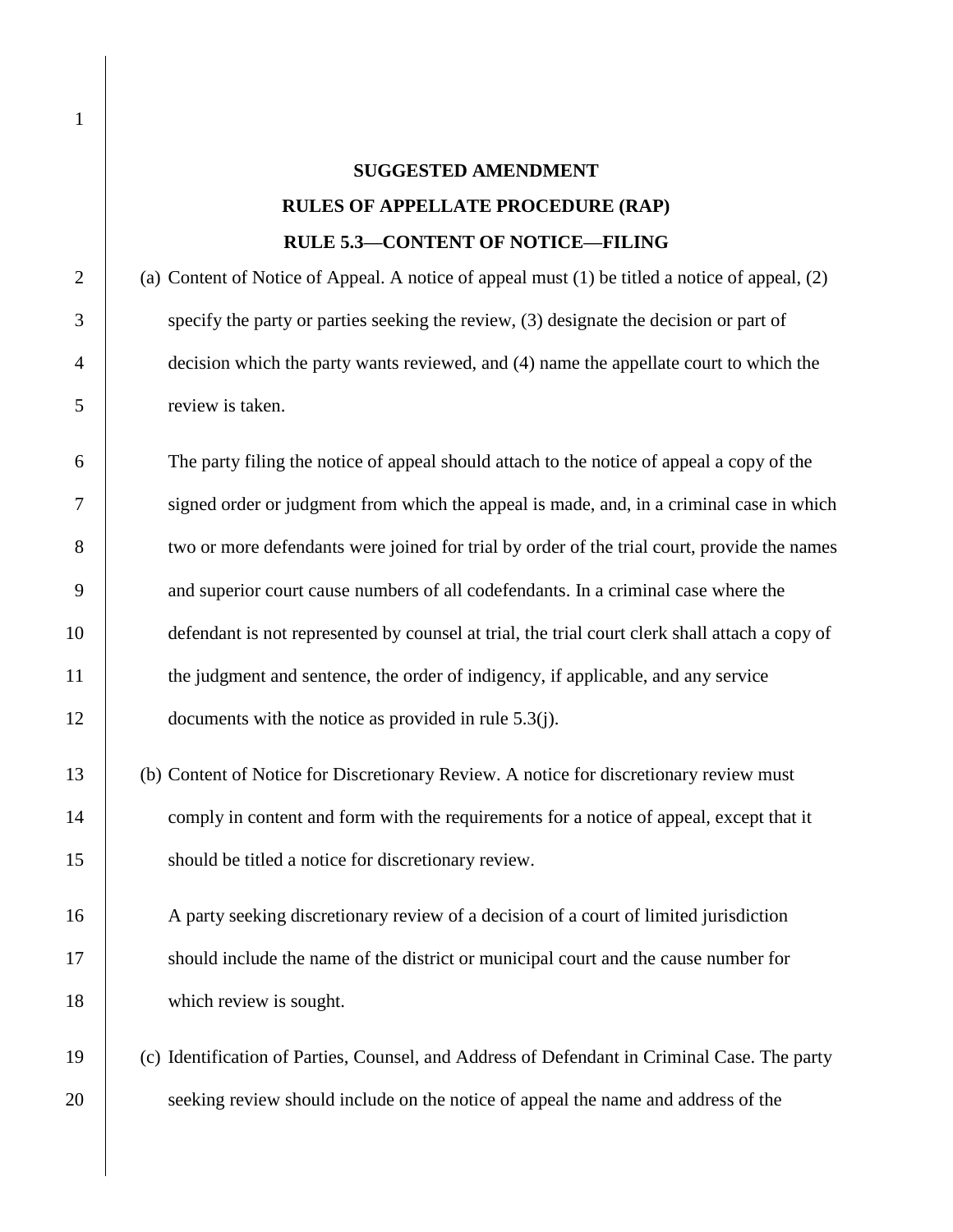1 attorney for each of the parties. In a criminal case the attorney for the defendant should 2 also notify the appellate court clerk of the defendant's address, by placing this 3 information on the notice. The attorney for a defendant in a criminal case must also keep 4 the appellate court clerk advised of any changes in defendant's address during review. 5 (d) Multiple Parties Filing Notice. More than one party may join in filing a single notice of 6 appeal or notice for discretionary review. 7 (e) Notices Directed to More Than One Case. If cases have been consolidated for trial, or 8 have been tried together even though not consolidated for trial, separate notices for each 9 case or a single notice for more than one case may be filed. A single notice for more than 10 one case will be given the same effect as if a separate notice had been filed for each case. 11 If cases have not been consolidated for trial or have not been tried together, separate 12 notices must be filed. 13 (f) Defects in Form of Notice. The appellate court will disregard defects in the form of a 14 notice of appeal or a notice for discretionary review if the notice clearly reflects an intent 15 by a party to seek review. 16 (g) Notices Directed to More Than One Court. If a notice of appeal or a notice for 17 discretionary review is filed which is directed to the Court of Appeals and a notice is filed 18 in the same case which is directed to the Supreme Court, the case will be treated as if all 19 notices were directed to the Supreme Court. 20 (h) Amendment of Notice Directed to Portion of Decision. In order to do justice, the 21 appellate court may, on its own initiative or on the motion of a party, permit an 22 amendment of a notice to include (i) additional parts of a trial court decision, or (ii) 23 Subsequent acts of the trial court that relate to the act designated in the original notice of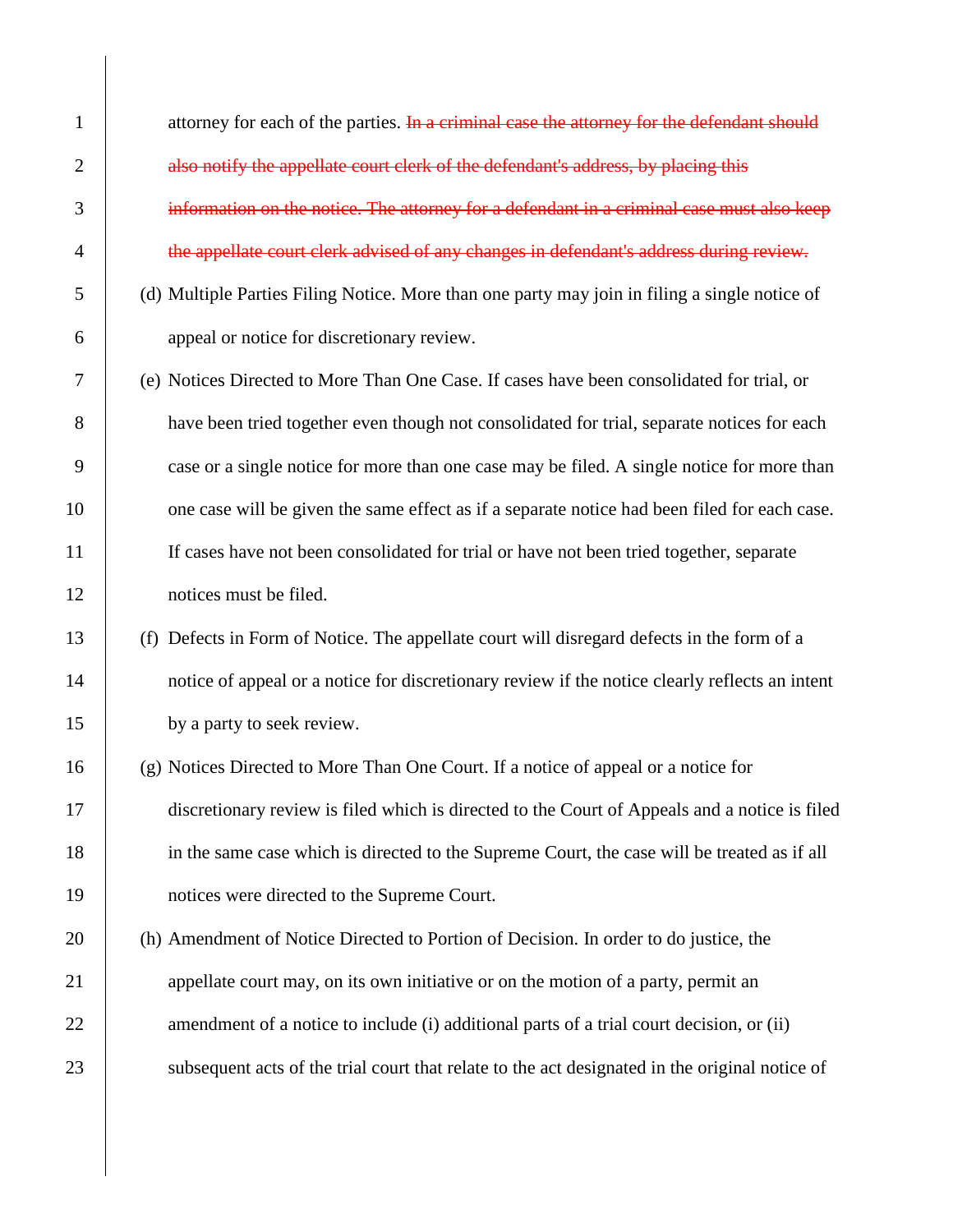discretionary review. If the amendment is permitted, the record should be supplemented as provided in rule 9.10. The appellate court may condition the amendment on appropriate terms, including payment of a compensatory award under rule 18.9. An 4 amendment extends the time allowed to seek cross review only of those additional parts of the decision or subsequent acts, and such notice seeking cross review must be filed within the later of (1) 14 days after service of the amended notice filed by the other party,  $7 \mid$  or (2) the time within which notice must be given as provided by rule 5.2(a), (b), (d), or 8 (e).

9 (i) Notice by Fewer Than All Parties on a Side--Joinder. If there are multiple parties on a 10 side of a case and fewer than all of the parties on that side of the case timely file a notice 11 of appeal or notice for discretionary review, the appellate court will grant relief only (1) 12 to a party who has timely filed a notice, (2) to a party who has been joined as provided in 13 this section or (3) to a party if demanded by the necessities of the case. The appellate 14 court will permit the joinder on review of a party who did not give notice only if the 15 party's rights or duties are derived through the rights or duties of a party who timely filed 16 a notice or if the party's rights or duties are dependent upon the appellate court 17 determination of the rights or duties of a party who timely filed a notice.

 (j) Assistance to Defendant in Criminal Case or Party Entitled to Review at Public Expense. Trial counsel for a defendant in a criminal case or party entitled to review at public expense is responsible for filing any appropriate notice of appeal, notice for discretionary 21 review, and motion for order of indigency under rule 15.2. If such a defendant or party is 22 not represented by counsel at trial, the trial court clerk shall, if requested by a defendant or party in open court or in writing, supply a notice of appeal form, a notice for